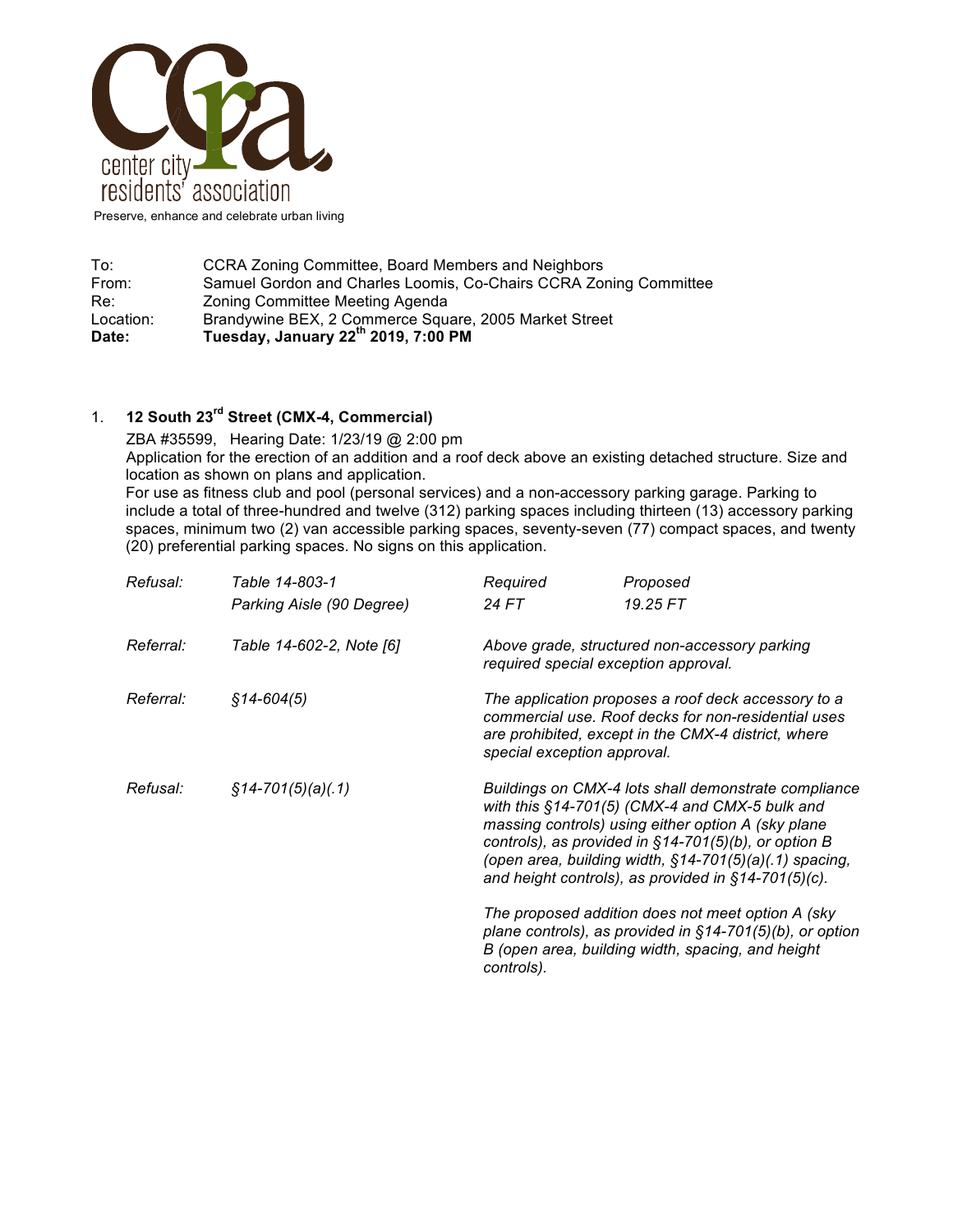#### 2. **2016 Spruce Street through to Cypress Street (RM-1, Residential)**

ZBA #35675, Hearing Date: 2/13/19 @ 9:30 am

Application for the erection of a third story addition and a one-story rear addition with one (1) private residence parking garage, one (1) private parking garage, and roof decks to an existing attached structure. Sizes and locations as shown on application / plans.

| Refusal: | Table 14-701-2<br>Min. Open Area (Intermediate Lot) 1320 SQ FT (25%) 530 SQ FT (10.03%) | Required | Proposed |
|----------|-----------------------------------------------------------------------------------------|----------|----------|
| Refusal: | §14-604(5)(a)                                                                           | Required | Proposed |
|          | Min. Setback of Roof Decks                                                              | 5 FT     | 0 FT     |

### 3. **260 South 20th Street (CMX-2, Commercial)**

ZBA #35738, Hearing Date: 2/20/19 @ 9:30 am

Application for the demolition of a rear and side portion of an existing attached structure and for the erection of additions including a roof deck (at the rear second floor level) and a balcony (at the rear third floor level). Sizes and locations as shown in application and plan.

For use as personal services at the ground level and two-family household living above.

| Refusal: | Table 14-701-3                                          | Allowed / Required                                                                                      | Proposed                    |
|----------|---------------------------------------------------------|---------------------------------------------------------------------------------------------------------|-----------------------------|
|          | <b>Maximum Occupied Area</b><br>Minimum Rear Yard Depth | 839 SQ FT (75%)<br>9FT                                                                                  | 1074.6 SQ FT (96%)<br>25 FT |
| Refusal: | \$14-604(14)(e)                                         | Whereas the proposed, balcony, is prohibited in the<br>required rear yard in the CMX-2 zoning district. |                             |

## 4. **500 S. 16th Street (RM-1, Residential)**

ZBA # 35889, Hearing Date: : 2/06/19 @ 2:00 pm

Application for the erection of a three (3) story addition at rear to an existing detached structure (addition creates the condition of semi-detached structure) for the extension of an existing school; for the creation of one (1) accessory parking space accessed from a front street (a total of four (4) spaces including with one (1) handicapped space), for the erection of 12' fencing and a 6' trash enclosure. Size and location as shown on the application.

| Referral: | Table 14-602-1                                                   | district.                 | The proposed use, extension of school, requires a<br>certificate from the zoning board of adjustment in this        |
|-----------|------------------------------------------------------------------|---------------------------|---------------------------------------------------------------------------------------------------------------------|
| Refusal:  | Table 1802-1                                                     | Required                  | Proposed                                                                                                            |
|           | Total # of Parking Spaces                                        | 97                        | 4                                                                                                                   |
| Refusal:  | $$14 - 803(5)(c)(.1)$                                            | Required                  | Proposed                                                                                                            |
|           | <b>Perimeter Screening from</b><br>abutting residential district | 5 FT                      | 0 FT                                                                                                                |
|           |                                                                  | the residential district. | *Note: Screening wall, fence or row of plants at least 5<br>ft. tall shall be provided between the surface area and |
| Refusal:  | Table 14-701-2                                                   | Allowed / Required        | Proposed                                                                                                            |
|           | <b>Building Height</b><br><b>Rear Yard Depth</b>                 | 38 FT<br>9 FT             | 55 FT<br>0 FT                                                                                                       |
| Refusal:  | $§14 - 706(1)(b)$                                                | Required                  | Proposed                                                                                                            |
|           | <b>Fence Height</b><br>(between building and street line)        | 4 FT                      | 12 FT                                                                                                               |